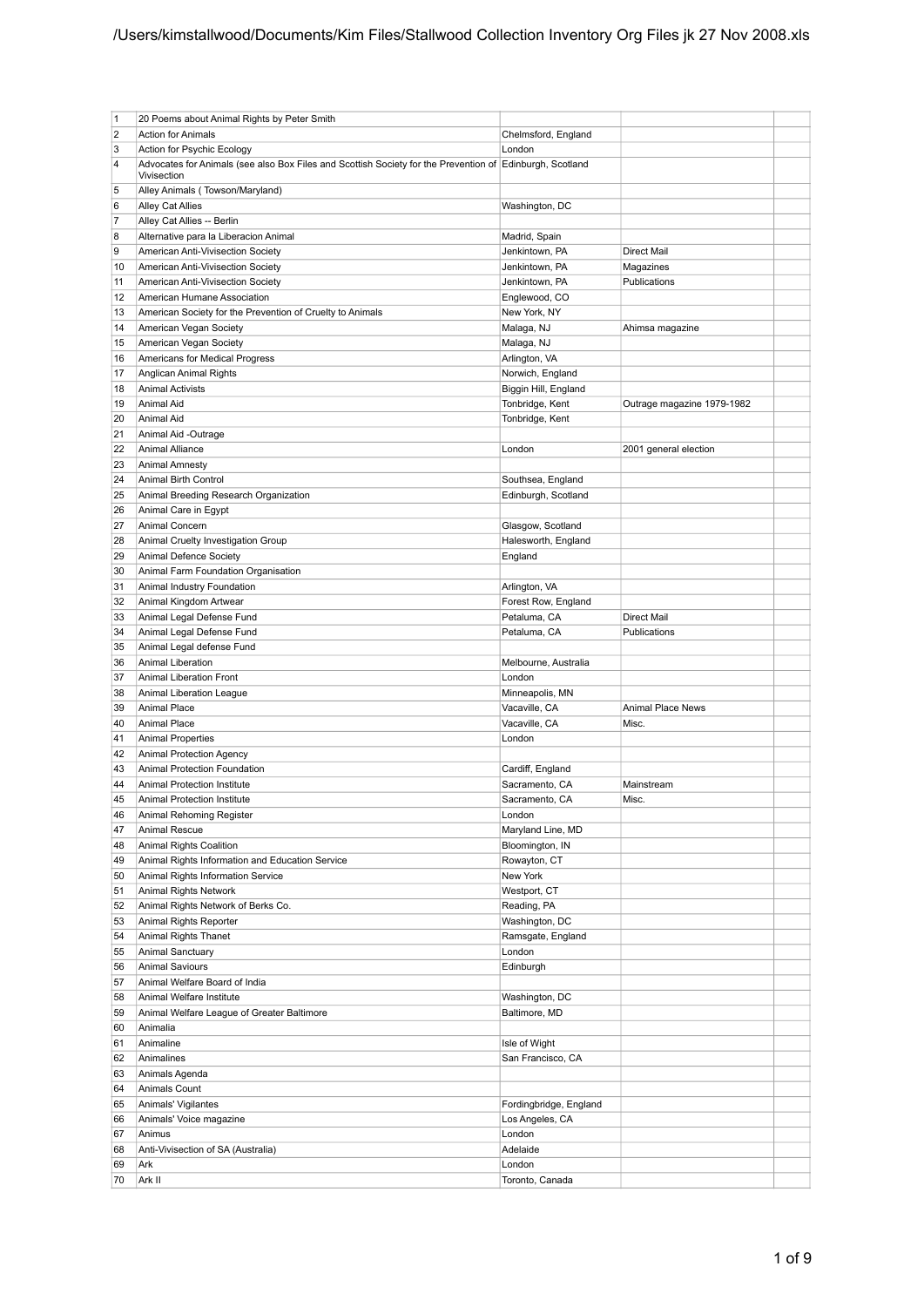| 71         | <b>Ark Trust</b>                                                                      | Los Angeles, CA                      |  |
|------------|---------------------------------------------------------------------------------------|--------------------------------------|--|
| 72         | Arkangel for Animal Liberation                                                        | London                               |  |
| 73         | Asociacion Nacional para la Defensa de los Animales                                   | Madrid, Spain                        |  |
| 74         | Assistance Aux Animaux                                                                | Paris, France                        |  |
| 75         | <b>Associated Humane Societies</b>                                                    | Newark, NJ                           |  |
| 76         | Association for the Defense of Animal Rights                                          | Barcelona, Spain                     |  |
| 77         | Association for the Protection of Fur-Bearing Animals                                 | Vancouver, Canada                    |  |
| 78         | Association Lawyers for Animal Welfare                                                |                                      |  |
| 79         | <b>Association of Sanctuaries</b>                                                     | Glen Rose, TX                        |  |
| 80         | Association of Veterinarians for Animal Rights                                        | Vacaville, CA                        |  |
| 81         | Association Parliamentary Group for Animal Welfare                                    |                                      |  |
| 82         | Australia and New Zealand                                                             |                                      |  |
| 83         | Australian Wildlife Protection Council                                                | Port Elliot, Australia               |  |
| 84         | <b>Australians for Animals</b>                                                        | Sydney, Australia                    |  |
| 85         | Awareness of Wildlife and Animal Rights Through Education                             | Des Plaines, IL                      |  |
| 86         | <b>Barnet Animal Rights Group</b>                                                     | Barnet, England                      |  |
| 87         | <b>BASN--British Animal Studies Network</b>                                           |                                      |  |
| 88         | <b>Battery Hen Welfare Trust</b>                                                      |                                      |  |
| 89         | <b>BBC Vegetarian Magazine</b>                                                        | London                               |  |
| 90         | Beast, The                                                                            | London                               |  |
| 91         | <b>Beauty Without Cruelty</b>                                                         | Tunbridge Wells, Kent                |  |
| 92         | Best Friends Animal Sanctuary                                                         | Kanab, UT                            |  |
| 93         | <b>Best Friends Animal Society</b>                                                    |                                      |  |
| 94         | <b>Beyond Beef</b>                                                                    | Washington, DC                       |  |
| 95         | $x \quad 2$<br><b>Black Beast</b>                                                     | Oxford, England                      |  |
| 96         | <b>Blue Cross</b>                                                                     | London                               |  |
| 97         | Born Free Foundation                                                                  |                                      |  |
| 98         | Bransby Home of Rest for Horses                                                       | Lincoln, England                     |  |
| 99         | <b>Brighter Green</b>                                                                 |                                      |  |
| 100<br>101 | British Divers Marine Life Rescue                                                     |                                      |  |
| 102        | <b>British Hedgehog Preservation Society</b><br><b>British Naturalist Association</b> | Ludlow, England<br>Woodford, England |  |
| 103        | British Union for the Abolition of Vivisection - 2007                                 |                                      |  |
| 104        | British Union for the Abolition of Vivisection - 2008                                 |                                      |  |
| 105        | British Union for the Abolition of Vivisection/Annual Reports                         |                                      |  |
| 106        | British Union for the Abolition of Vivisection/Boots 1982 Injunction                  |                                      |  |
| 107        | British Union for the Abolition of Vivisection/Cambridgeshire                         |                                      |  |
| 108        | British Union for the Abolition of Vivisection/Choose Cruelty-Free                    |                                      |  |
| 109        | British Union for the Abolition of Vivisection/Internal Documents                     |                                      |  |
| 110        | British Union for the Abolition of Vivisection/Media Packs Primates                   |                                      |  |
| 111        | British Union for the Abolition of Vivisection/Merchandise Catalogs                   |                                      |  |
| 112        | British Union for the Abolition of Vivisection/Misc. Campaign Pubs.                   |                                      |  |
| 113        | British Union for the Abolition of Vivisection/Paradise Lost                          |                                      |  |
| 114        | British Union for the Abolition of Vivisection/Press Release Correspondence           |                                      |  |
| 115        | British Union for the Abolition of Vivisection/Stallwood 1978-1979                    |                                      |  |
| 116        | British Union for the Abolition of Vivisection/Stallwood 1980-1981                    |                                      |  |
| 117        | British Union for the Abolition of Vivisection/Stallwood 1981                         |                                      |  |
| 118        | British Union for the Abolition of Vivisection/Stallwood 1985-1986                    |                                      |  |
| 119        | British Union for the Abolition of Vivisection/What is Vivisection?                   |                                      |  |
| 120        | Broxbourne Animal Rights                                                              |                                      |  |
| 121        | <b>BUAV 2009</b>                                                                      |                                      |  |
|            | 122 Bundesverband Der Tierversuchsgegner                                              |                                      |  |
| 123        | Camberley and District Animal Rights Group                                            |                                      |  |
| 124        | Campaign Against Farm Animal Abuse                                                    |                                      |  |
| 125        | Campaign Against Leather and Fur                                                      |                                      |  |
| 126        | Campaign for the Abolition of Angling                                                 |                                      |  |
| 127        | Campaign Whale                                                                        |                                      |  |
| 128        | Captive Animal Protection Society                                                     |                                      |  |
| 129        | Care for the Wild                                                                     |                                      |  |
| 130        | Cat Action Trust                                                                      |                                      |  |
| 131<br>132 | Catastrophes Cat Rescue<br>Catholic Study Circle for Animal Welfare "The Ark"         |                                      |  |
| 133        | Celia Hammond Trust                                                                   |                                      |  |
| 134        | Center for Compassionate Living                                                       |                                      |  |
| 135        | Center for Environmental Education                                                    |                                      |  |
| 136        | Center for Marine Conservation                                                        |                                      |  |
| 137        | Central Animal Liberation League                                                      |                                      |  |
| 138        | Chickens' Lib                                                                         |                                      |  |
| 139        | Chihuahua Chat                                                                        |                                      |  |
| 140        | Christian Animal Rights Education                                                     |                                      |  |
|            | 141 Christian Consultative Council for the Welfare of Animals                         |                                      |  |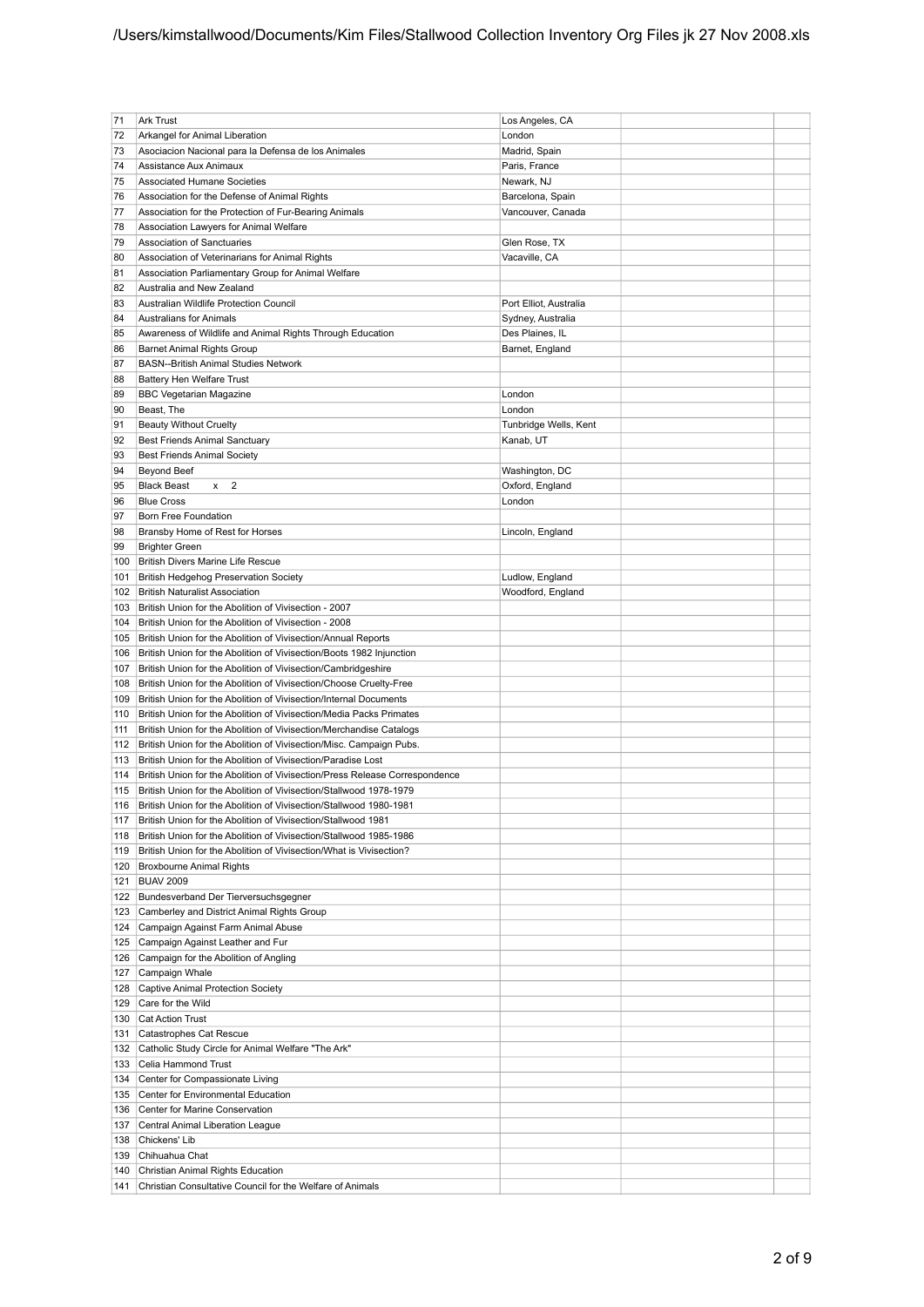| 142 | Citizens to End Animal Suffering and Exploitation                   |  |  |
|-----|---------------------------------------------------------------------|--|--|
|     |                                                                     |  |  |
| 143 | Citizens to End Animal Suffering and Exploitation/1994              |  |  |
| 144 | Civis/Civitas                                                       |  |  |
| 145 | Class War                                                           |  |  |
| 146 | Coalition Against Animal Welfare Fraud                              |  |  |
| 147 | Coalition Against the Patenting of Animals                          |  |  |
| 148 | Coalition for Consumer Information on Cosmetics                     |  |  |
| 149 | Coalition to Abolish the Fur Trade                                  |  |  |
|     |                                                                     |  |  |
| 150 | Committee for the Reform of Animal Experimentation                  |  |  |
| 151 | Committee to Abolish Sport Hunting                                  |  |  |
| 152 | Communique, Gravity Bar, Seattle                                    |  |  |
| 153 | Compassion for Animals Foundation                                   |  |  |
| 154 | Compassion In World Farming                                         |  |  |
| 155 | Compassion In World Farming/1976-1983 Ag News                       |  |  |
|     |                                                                     |  |  |
| 156 | Compassion In World Farming/Reports                                 |  |  |
| 157 | Conquest 79                                                         |  |  |
| 158 | Consumers Against Nuclear Energy                                    |  |  |
| 159 | Co-ordinating Animal Welafre - Symposium                            |  |  |
| 160 | Co-ordinating Animal Welfare 1983                                   |  |  |
| 161 | Co-ordinating Animal Welfare 1983                                   |  |  |
| 162 | Co-ordinating Animal Welfare - Bulletin - 1979 - 1980               |  |  |
|     | Coordinating Animal Welfare x 3                                     |  |  |
| 163 |                                                                     |  |  |
| 164 | Co-ordinating Animal Welfare - Agendas                              |  |  |
| 165 | Co-ordinating Animal Welfare - Bulletin - 1980 - 1981               |  |  |
| 166 | Co-ordinating Animal Welfare - Bulletin 1979 - 1983                 |  |  |
| 167 | Co-ordinating Animal Welfare - Source material for Bulletin 1983    |  |  |
| 168 | Co-ordinating Animal Welfare - Stuff of Bulletins (source material) |  |  |
| 169 | Co-orindinating Animal Welfare                                      |  |  |
|     |                                                                     |  |  |
| 170 | Cornell University College of Veterinary Medicine                   |  |  |
| 171 | Cornwall Anti-Blood Sports Society                                  |  |  |
| 172 | Cornwall Badgers Protection League                                  |  |  |
| 173 | Cosmetic, Toiletry and Fragrance Association                        |  |  |
| 174 | Council for the Prevention of Cruelty by Angling                    |  |  |
| 175 | Council of Justice to Animals and Humane Slaughter Association      |  |  |
| 176 | County Hall Animal Welfare and Rescue Club                          |  |  |
|     |                                                                     |  |  |
| 177 | Coventry Animal Alliance and Nuneaton Animal Rights                 |  |  |
| 178 | Crusade Against All Cruelty to Animals                              |  |  |
| 179 | Culture and Animals Foundation                                      |  |  |
| 180 | Curbridge Eleven                                                    |  |  |
| 181 | Dartmoor Badgers Protection League                                  |  |  |
| 182 | De Nederlandse Vegetariersbond                                      |  |  |
| 183 | Defenders of Wildlife                                               |  |  |
| 184 | Delta Rescue                                                        |  |  |
|     |                                                                     |  |  |
| 185 | Der Naturarzt                                                       |  |  |
| 186 | Der Seclistetag                                                     |  |  |
| 187 | Deutscher Tierschutz Bund                                           |  |  |
| 188 | Direct Action Animal Bulletin                                       |  |  |
| 189 | Disabled Against Animal Research and Exploitation                   |  |  |
| 190 | Dogs Trust                                                          |  |  |
| 191 | Dolphin Defence                                                     |  |  |
|     |                                                                     |  |  |
| 192 | Doris Day Animal League                                             |  |  |
| 193 | Dowding Fund for Humane Research                                    |  |  |
| 194 | Durham Animal Rights                                                |  |  |
| 195 | Earthsave                                                           |  |  |
| 196 | East Anglian Animal Rights                                          |  |  |
| 197 | Eastern Animal Liberation League                                    |  |  |
| 198 | Eco-Animal Allies/Bridges of Respect                                |  |  |
| 199 | Ecofeminist Visions Emerging                                        |  |  |
|     |                                                                     |  |  |
| 200 | Ecologist Magazine                                                  |  |  |
| 201 | Edenite Society                                                     |  |  |
| 202 | Elefriends                                                          |  |  |
| 203 | <b>Elephant Books</b>                                               |  |  |
| 204 | ENDCAP--www.endcaptivity.org                                        |  |  |
| 205 | Enough                                                              |  |  |
| 206 | <b>Environment Now</b>                                              |  |  |
|     |                                                                     |  |  |
| 207 | Environmental Investigations Agency                                 |  |  |
| 208 | <b>Equus Rescue and Sanctuary</b>                                   |  |  |
| 209 | <b>Essex Animal Liberation</b>                                      |  |  |
| 210 | <b>Ethical Consumer</b>                                             |  |  |
| 211 | Eurogroup for Animal Welfare                                        |  |  |
|     | 212 European Coalition to End Animal Experiments                    |  |  |
|     |                                                                     |  |  |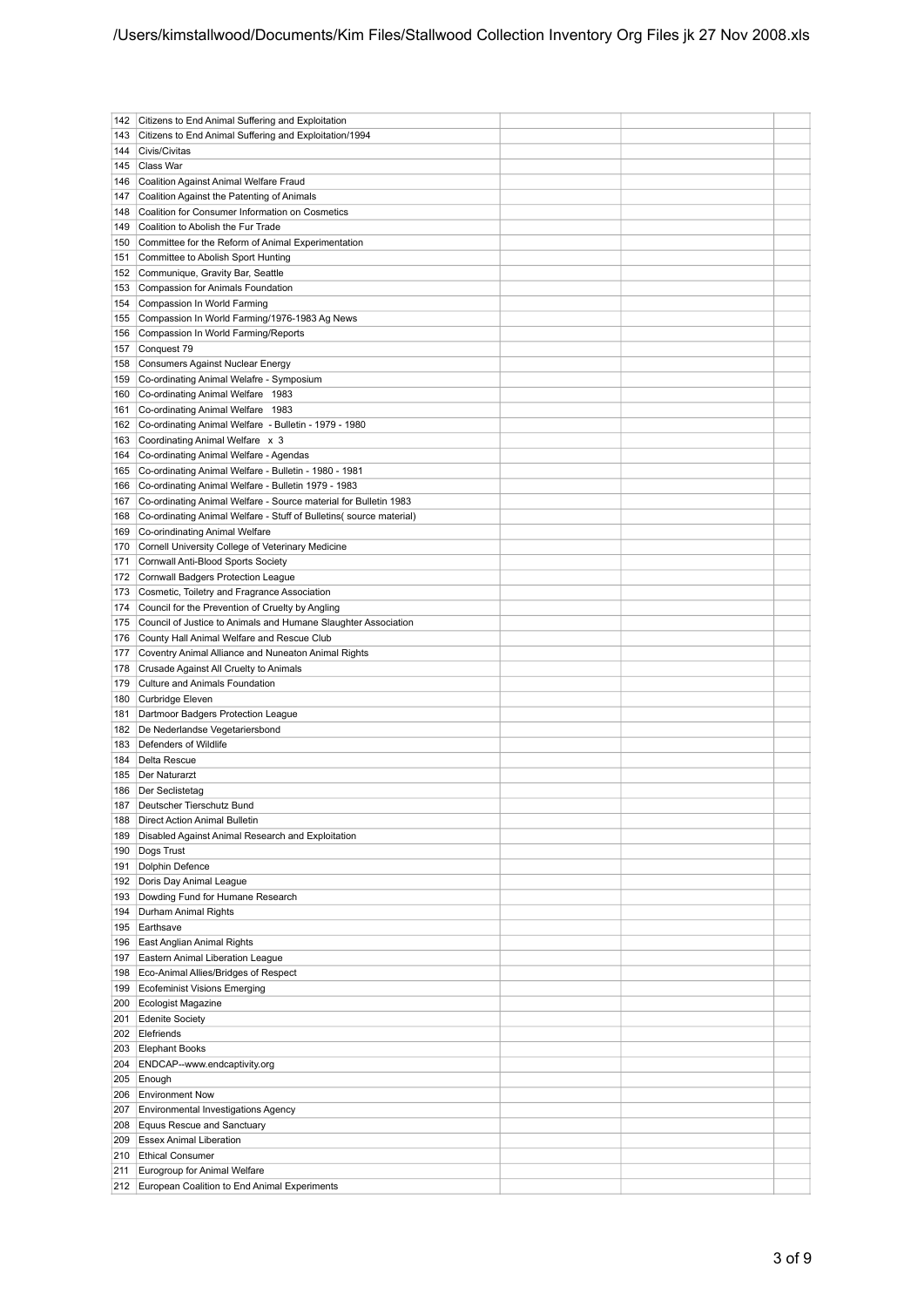| 213 | European Misc. Stuff                                          |  |  |
|-----|---------------------------------------------------------------|--|--|
| 214 | Farm and Food Society                                         |  |  |
| 215 | Farm Animal Reform Movement                                   |  |  |
| 216 | Farm Animal reform Movement                                   |  |  |
| 217 | Farm Animal Welfare Coordinating Executive                    |  |  |
| 218 | Farm Animal Welfare Council                                   |  |  |
| 219 | Farm Animal Welfare Network                                   |  |  |
| 220 |                                                               |  |  |
|     | Farm Sanctuary/Misc                                           |  |  |
| 221 | Farm Sanctuary/News                                           |  |  |
| 222 | Farm Sanctuary/Reports                                        |  |  |
| 223 | Farm/Vegetarian Information Service                           |  |  |
| 224 | Fauna and Flora Preservation Society                          |  |  |
| 225 | Fellowship of Life                                            |  |  |
| 226 | Feminists for Animal Rights                                   |  |  |
| 227 | Ferne Animal Sanctuary                                        |  |  |
| 228 | Firepaw                                                       |  |  |
| 229 | Flesh and Blood                                               |  |  |
| 230 | Foreningen Djurens                                            |  |  |
| 231 | Fossey (Dian) Gorilla Fund                                    |  |  |
| 232 | Foundation for Biomedical Research                            |  |  |
| 233 | <b>Fox Cubs</b>                                               |  |  |
| 234 | <b>Fox Project</b>                                            |  |  |
| 235 | Free Range Egg Association                                    |  |  |
| 236 | Friends of Animals                                            |  |  |
| 237 | Friends of Animals League/Foal Farm                           |  |  |
| 238 | Friends of the Earth                                          |  |  |
| 239 | Friends of Washoe                                             |  |  |
|     |                                                               |  |  |
| 240 | <b>Friends of Wolves</b>                                      |  |  |
| 241 | Fund for Animals                                              |  |  |
| 242 | Fund for the Replacement of Animals in Medical Experiments    |  |  |
| 243 | <b>Fur Action Group</b>                                       |  |  |
| 244 | Fur Breeders Association of the UK                            |  |  |
| 245 | Fur Information Council of America                            |  |  |
| 246 | Fur Retailers Information Council                             |  |  |
| 247 | Fur Trade Journal                                             |  |  |
| 248 | Fur World                                                     |  |  |
| 249 | Gaia                                                          |  |  |
| 250 | Gemma (gay vegetarians)                                       |  |  |
| 251 | General Election Coordinating Committee for Animal Protection |  |  |
| 252 | Global Hunger Alliance                                        |  |  |
| 253 | Goodall (Jane) Institute                                      |  |  |
| 254 | <b>Greek Animal Rescue</b>                                    |  |  |
| 255 | Greek Animal Welfare Fund                                     |  |  |
| 256 | Green Alliance (UK)                                           |  |  |
| 257 | Green Anarchist                                               |  |  |
|     |                                                               |  |  |
| 259 | 258 Green Cuisine Magazine                                    |  |  |
|     | Green Group (USA)                                             |  |  |
| 260 | Green Magazine                                                |  |  |
| 261 | Green Party                                                   |  |  |
| 262 | Greenpeace                                                    |  |  |
| 263 | Greenpeace London                                             |  |  |
| 264 | Hadwen Trust                                                  |  |  |
| 265 | Haringey Animal Rights                                        |  |  |
| 266 | Health Education Council/David Patterson                      |  |  |
| 267 | Herbivore magazine                                            |  |  |
| 268 | Herts Animal Rights Charter Campaign                          |  |  |
| 269 | Holy Island Project                                           |  |  |
| 270 | Hopefield Animal Sanctuary                                    |  |  |
| 271 | Hopeless Tasks                                                |  |  |
| 272 | How on Earth                                                  |  |  |
| 273 | Humane Action                                                 |  |  |
| 274 | Humane Animal Rescue Team                                     |  |  |
| 275 | Humane Education Centre                                       |  |  |
| 276 | Humane Education Council                                      |  |  |
| 277 | Humane Farming Association                                    |  |  |
| 278 | Humane Research Council                                       |  |  |
| 279 | Humane Research Trust                                         |  |  |
| 280 | Humane Society of Baltimore County                            |  |  |
| 281 | Humane Society of the United States - 1                       |  |  |
| 282 | Humane Society of the United States -2                        |  |  |
|     |                                                               |  |  |
| 283 | Humane Society of the United States/Dr. Michael W. Fox        |  |  |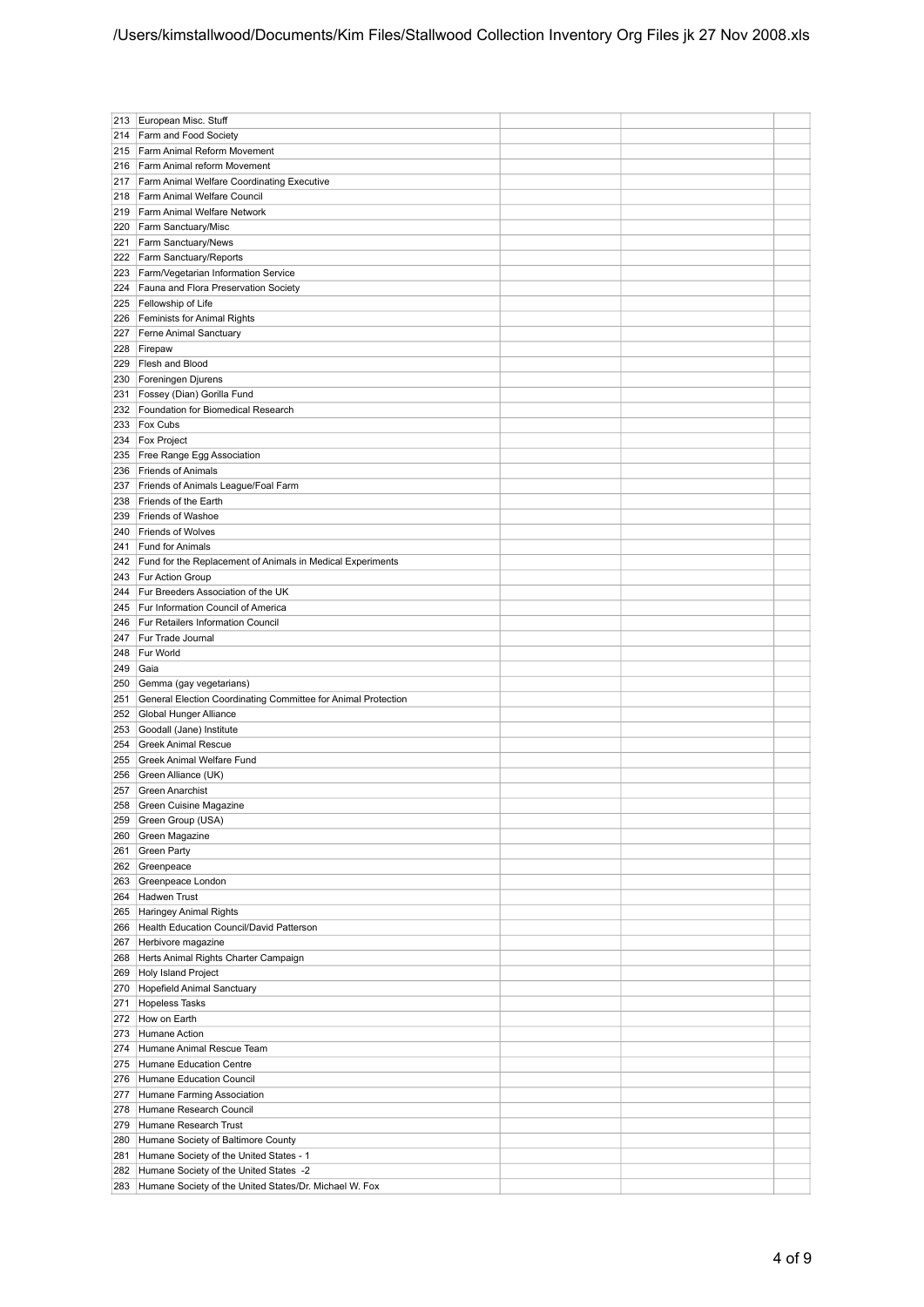| 284        | Humane USA PAC                                                        |  |  |
|------------|-----------------------------------------------------------------------|--|--|
| 285        | Humanitarian Books                                                    |  |  |
| 286        | Humans Against Rabbit Exploitation                                    |  |  |
| 287        | Hunt Saboteurs Association                                            |  |  |
| 288        | Hunt Saboteurs Association/Howl                                       |  |  |
| 289        | Huntingdon Animal Concern                                             |  |  |
| 290        | If All the Beasts were Gone                                           |  |  |
| 291        | ILPH - International League Protection of Horses                      |  |  |
| 292        | In Defense of Animals                                                 |  |  |
| 293        | Incurably III for Animal Research                                     |  |  |
| 294        | Individual Books                                                      |  |  |
| 295        | Information Pet Services                                              |  |  |
| 296        | Institute for the Development of Earth Awareness                      |  |  |
| 297        | Institute of Biology                                                  |  |  |
| 298        | Instituto Nacional Para La Conservacion de la Naturaleza              |  |  |
| 299        | International Animal Rescue                                           |  |  |
| 300        | International Association Against Painful Experiments on Animals      |  |  |
| 301        | International Council Against Bullfighting                            |  |  |
| 302        | International Council for Bird Preservation                           |  |  |
| 303        | International Fund for Animal Welfare                                 |  |  |
| 304        | International Network for Religion and Animals                        |  |  |
| 305        | International Primate Protection League                               |  |  |
| 306        | International Snow Leopard Trust                                      |  |  |
| 307<br>308 | International Society for Animal Rights<br>Interspecies Communication |  |  |
| 309        | Inverclyde Animal Rights Group                                        |  |  |
| 310        | Islington Animal Rights Campaign                                      |  |  |
| 311        | Jager                                                                 |  |  |
| 312        | Japan Animal Welfare Society                                          |  |  |
| 313        | Jewish Vegetarians of North America                                   |  |  |
| 314        | Jews for Animal Rights                                                |  |  |
| 315        | Johns Hopkins Center for Alternatives in Animal Testing               |  |  |
| 316        | Joint Action for Animal Welfare/Scotland                              |  |  |
| 317        | Joint Advisory Committee on Pets in Society                           |  |  |
| 318        | Laboratory Animals Protection Society                                 |  |  |
| 319        | Labour Animal Welfare Society                                         |  |  |
| 320        | Labour Campaign for Animal Rights                                     |  |  |
| 321        | Lair                                                                  |  |  |
| 322        | Last Chance for Animals                                               |  |  |
| 323        | LAV - (Italian Animal Rights)                                         |  |  |
| 324        | League Against Cruel Sports                                           |  |  |
| 325        | League Internationale Medecins pour L'Abolition de la Vivisection     |  |  |
| 326        | League of Humane Voters NYC                                           |  |  |
| 327        | Lean Living                                                           |  |  |
| 328        | Leven and Laten Leven                                                 |  |  |
| 329        | Liberal Animal Welfare Group                                          |  |  |
| 330        | Liberals and Social Democrats Against Bloodsports                     |  |  |
| 331<br>332 | Lifeline for Wildlife<br>Lifesavers Wild Horse Rescue Ranch           |  |  |
|            | 333 Ligue Francaise des Droits de l'Animal                            |  |  |
|            | 334   Liverpool Regional Animal Rights                                |  |  |
| 335        | London Wildlife Trust                                                 |  |  |
| 336        | Lothian Animal Rights                                                 |  |  |
| 337        | Lynx                                                                  |  |  |
| 338        | Manchester Animal Fund                                                |  |  |
| 339        | Manifesto for Animals                                                 |  |  |
| 340        | Maryland Animal Advocates                                             |  |  |
| 341        | Maryland SPCA/Animal Talk                                             |  |  |
| 342        | Maryland SPCA/Misc                                                    |  |  |
| 343        | Massachusetts Society for Medical Research                            |  |  |
| 344        | Massachusetts SPCA                                                    |  |  |
| 345        | Maya                                                                  |  |  |
| 346        | McCartney's Club Sandwich                                             |  |  |
| 347        | Medical Research Modernization Committee                              |  |  |
| 348        | Middlesex Animal Rights Group                                         |  |  |
| 349        | Missing Links                                                         |  |  |
| 350        | Mobile Animals Shop                                                   |  |  |
| 351        | Mobilisation for Laboratory Animals/UK                                |  |  |
| 352        | Mobilization for Animals/Conference 1981                              |  |  |
| 353        | Mobilization for Animals/Germany                                      |  |  |
| 354        | Mobilization for Animals/US #1                                        |  |  |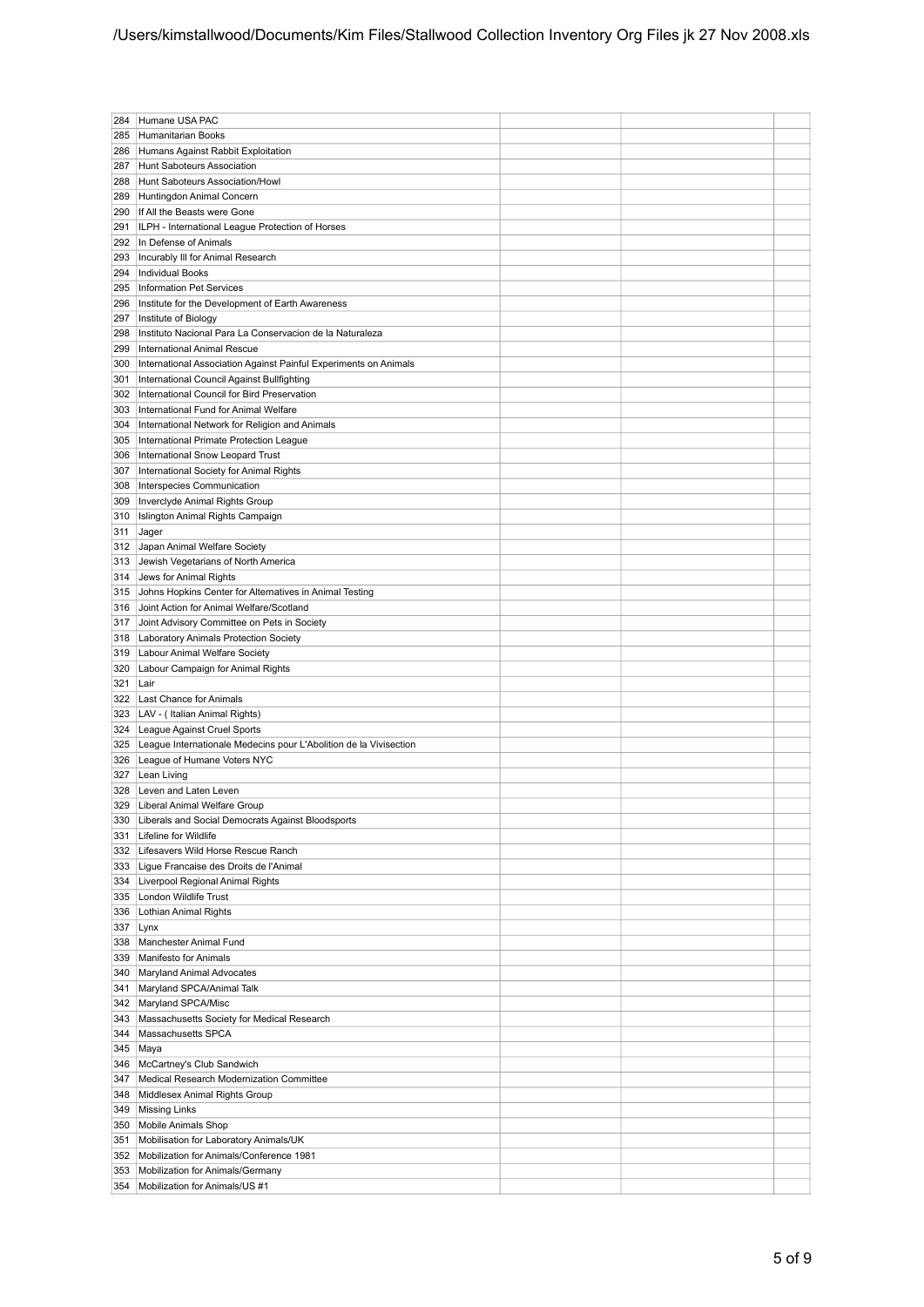| 355 | Mobilization for Animals/US #2                                                        |  |
|-----|---------------------------------------------------------------------------------------|--|
| 356 | Monkey World                                                                          |  |
| 357 | Movement for Compassionate Living                                                     |  |
| 358 | National Alliance for Animals                                                         |  |
| 359 | National Animal Rescue Association                                                    |  |
| 360 | National Anti-Hunt Petition                                                           |  |
| 361 | National Anti-Vivisection Society/UK Misc                                             |  |
| 362 | National Anti-Vivisection Society/US                                                  |  |
|     |                                                                                       |  |
| 363 | National Canine Defence League                                                        |  |
| 364 | National Equine and Smaller Animals Defence League                                    |  |
| 365 | National Farmers Union                                                                |  |
| 366 | National Humane Education Society                                                     |  |
| 367 | National Institute for Animal Advocacy                                                |  |
| 368 | National Pet Watch                                                                    |  |
| 369 | National Petition for the Protection of Animals                                       |  |
| 370 | National Society Against Factory Farming                                              |  |
| 371 | National Society for the Abolition of Cruel Sports                                    |  |
| 372 | Natural Resources Defense Council                                                     |  |
| 373 | Nature Conservancy Council                                                            |  |
| 374 | Nature Cure Clinic                                                                    |  |
| 375 | NBBV/Netherlands Anti-Vivisection Society                                             |  |
| 376 | NEAVS/Archives                                                                        |  |
| 377 | NEAVS/Correspondence                                                                  |  |
| 378 | NEAVS/Historic                                                                        |  |
| 379 | NEAVS/Members Quarterly                                                               |  |
| 380 | NEAVS/Misc                                                                            |  |
| 381 | Nederlandse Vegetariansbond                                                           |  |
| 382 | New Life Parrot Rescue                                                                |  |
| 383 | New Sanctuary                                                                         |  |
| 384 | New Zealand Anti-Vivisection Society                                                  |  |
| 385 | Niche                                                                                 |  |
| 386 | Nine Oaks Defence Fund                                                                |  |
| 387 | Nordisk Sam Fund                                                                      |  |
| 388 | North East Animal Liberation                                                          |  |
| 389 | Northeast Animal Shelter                                                              |  |
| 390 | Northern Animal Liberation League                                                     |  |
| 391 | Northern Anti-Coursing Council                                                        |  |
| 392 | Orizzonti                                                                             |  |
| 393 | Outcry                                                                                |  |
| 394 | Oxfam                                                                                 |  |
| 395 | <b>Oxford Animal Rights</b>                                                           |  |
| 396 | Pacific Isle                                                                          |  |
|     |                                                                                       |  |
|     |                                                                                       |  |
| 397 | Pagan Animal Rights                                                                   |  |
| 398 | Peace and Animal Welfare                                                              |  |
| 399 | Peace News                                                                            |  |
| 400 | People for Animals                                                                    |  |
| 401 | People's Dispensary for Sick Animals                                                  |  |
|     | 402 People's Trust for Endangered Species                                             |  |
| 403 | Performing Animal Welfare Society                                                     |  |
| 404 | Pet Adoption Fund                                                                     |  |
| 405 | PETA - Misc                                                                           |  |
| 406 | PETA - Press releases (file started 2008)                                             |  |
| 407 | PETA/10th Anniversary Celebration                                                     |  |
| 408 | PETA/Annual Review 1988                                                               |  |
| 409 | PETA/Annual Review 1989                                                               |  |
| 410 | PETA/Annual Review 1990                                                               |  |
| 411 | PETA/Annual Review 1991                                                               |  |
| 412 | PETA/Aspin Hill Memorial Park                                                         |  |
| 413 | PETA/Black promotional brochure                                                       |  |
| 414 | PETA/Brochures                                                                        |  |
|     | 415   PETA/Casework Reports                                                           |  |
|     | 416   PETA/Compassion Campaign                                                        |  |
|     | 417   PETA/Compassion Corps                                                           |  |
| 418 | PETA/Compassionate Cookery--recipes from PETA's First Humanitarian Awards             |  |
|     | Gala                                                                                  |  |
| 419 | PETA/Cruelty-Free Guide                                                               |  |
| 420 | PETA/Direct mail                                                                      |  |
| 421 | PETA/Dissection Campaign                                                              |  |
| 422 | <b>PETA/Factsheets</b>                                                                |  |
| 423 | PETA/Milestones 1981-1988<br>PETA/Misc. Mainstream Magazines with articles about PETA |  |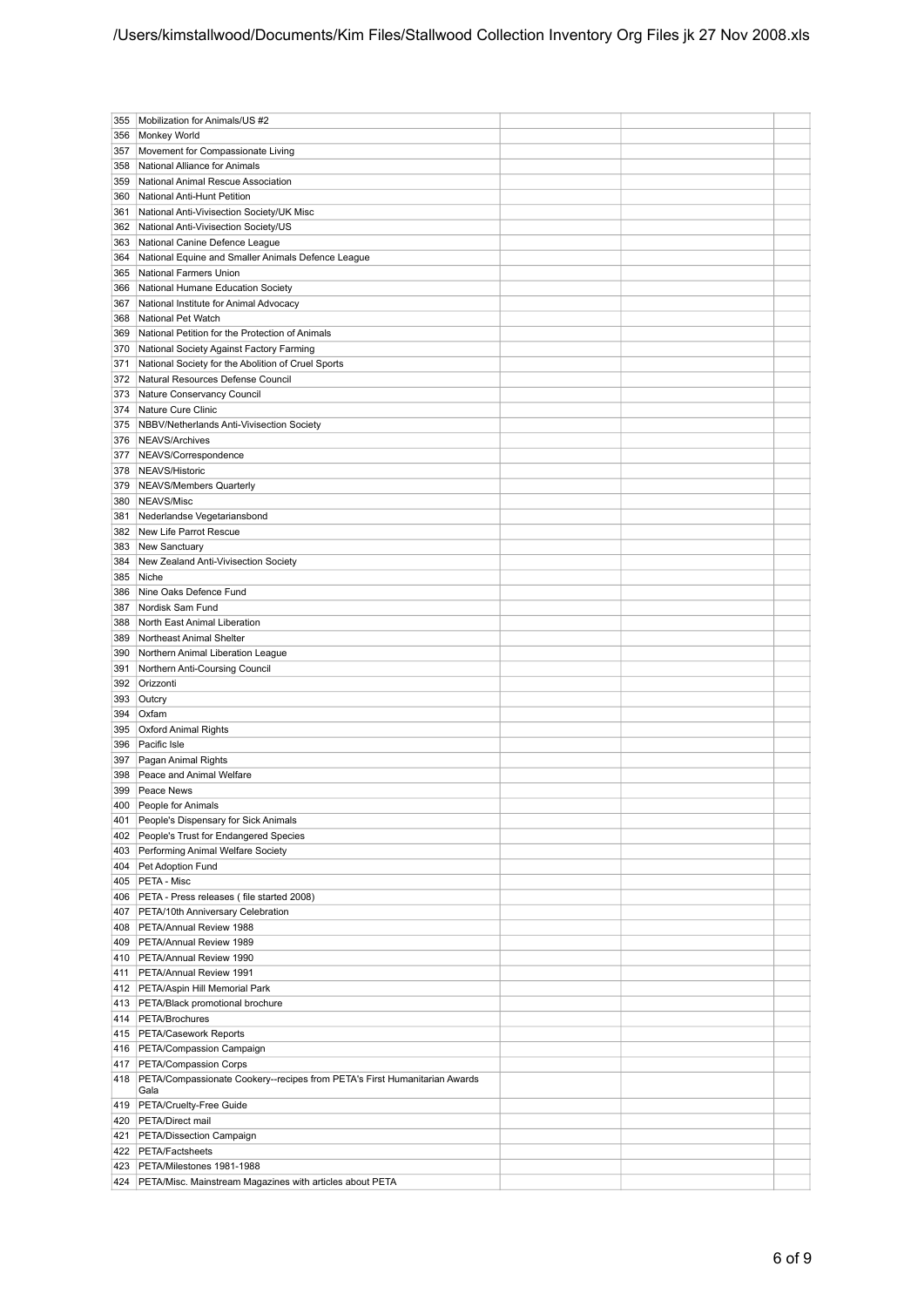| 425 | PETA/Misc. Publications                                    |  |  |
|-----|------------------------------------------------------------|--|--|
| 426 | <b>PETA/PETA Guide to Action for Animals</b>               |  |  |
|     | PETA/PETA Guides to                                        |  |  |
| 427 |                                                            |  |  |
| 428 | PETA/PETA Kids                                             |  |  |
| 429 | PETA/PETA News 1992-1994                                   |  |  |
| 430 | PETA/PETA News Vol. 5 No. 6 Nov/Dec 1990                   |  |  |
| 431 | PETA/Research & Investigations Annual Review 1989          |  |  |
| 432 | PETA/Rock Against Fur and Anti-Fur Campaign Materials      |  |  |
| 433 | Pets on Wheels                                             |  |  |
| 434 | Phoenix City Films (various) x 17                          |  |  |
| 435 | Physicians Committee for Responsible Medicine              |  |  |
| 436 | Physicians Committee for Responsible Medicine/PCRM Update  |  |  |
| 437 | PIGS--A Sanctuary                                          |  |  |
| 438 | Poplar Springs Animal Sanctuary                            |  |  |
| 439 | Premier Animal Welfare Directory                           |  |  |
| 440 | <b>Primarily Primates</b>                                  |  |  |
| 441 | Progressive Animal Welfare Society/"PAWS News"             |  |  |
|     |                                                            |  |  |
| 442 | Progressive Animal Welfare Society/Misc                    |  |  |
| 443 | Protecting Animals in Democracy                            |  |  |
| 444 | Protection and Conservation of Animals and Plantlife       |  |  |
| 445 | Psychologists for the Ethical Treatment of Animals         |  |  |
| 446 | Putting People First                                       |  |  |
| 447 | RATS                                                       |  |  |
| 448 | Recyled Friends                                            |  |  |
| 449 | Reprieve!                                                  |  |  |
| 450 | Research Defence Society                                   |  |  |
| 451 | <b>Respect for Animals</b>                                 |  |  |
| 452 | Responsible Policies for Animals                           |  |  |
| 453 | <b>RSPCA</b>                                               |  |  |
| 454 | RSPCA 2007/2008                                            |  |  |
| 455 | <b>RSPCA Action Group/#1</b>                               |  |  |
|     |                                                            |  |  |
| 456 | RSPCA Action Group/#2                                      |  |  |
| 457 | <b>RSPCA Brochures</b>                                     |  |  |
| 458 | RSPCA Members' Watchdog                                    |  |  |
| 459 | <b>RSPCA Reports</b>                                       |  |  |
| 460 | RSPCA/1981                                                 |  |  |
| 461 | RSPCA/General                                              |  |  |
| 462 | S.H.A.C.                                                   |  |  |
| 463 | Safer Medicines Campaign                                   |  |  |
| 464 | San Francisco SPCA                                         |  |  |
| 465 | Saving Animals Across Borders                              |  |  |
| 466 | Schweitzer Center (BTS)                                    |  |  |
| 467 | Scottish Action Group for Animals                          |  |  |
| 468 | Scottish Anti-Vivisection Society                          |  |  |
|     |                                                            |  |  |
| 469 | Scottish Society for Prevention of Vivisection             |  |  |
| 470 | Sea Shepherd Conservation Society                          |  |  |
| 471 | Seal Protection Action Group                               |  |  |
| 472 | Seed Magazine                                              |  |  |
| 473 | Sierra Club                                                |  |  |
| 474 | Sierra Vegetarian Society                                  |  |  |
| 475 | Socialist Countryside Group                                |  |  |
| 476 | Socialist Environment and Resources Association            |  |  |
| 477 | Socialist Health Association/Socialist Medical Association |  |  |
| 478 | Socialists Campaign for Animal Rights                      |  |  |
| 479 | Societe Nationale Pour La Defense Des Animaux              |  |  |
| 480 | Society Against Violation of the Environment               |  |  |
| 481 | Society for Animal Protective Legislation                  |  |  |
| 482 | Solihull 5 Defence Fund                                    |  |  |
| 483 | South East Animal Liberation League                        |  |  |
| 484 | South London Animal Movement                               |  |  |
|     |                                                            |  |  |
| 485 | Southern Animal Liberation League                          |  |  |
| 486 | SPANA                                                      |  |  |
| 487 | Spay USA                                                   |  |  |
| 488 | Spay-Neuter Assistance Program                             |  |  |
| 489 | SPCA of Anne Arundel County                                |  |  |
| 490 | SPCA Singapore                                             |  |  |
| 491 | <b>Spectacular Animal Times</b>                            |  |  |
| 492 | Sphere                                                     |  |  |
| 493 | Stevenage Animal Rights                                    |  |  |
| 494 | <b>Stichting Lekker Dier</b>                               |  |  |
| 495 | Stockport Animal Rights                                    |  |  |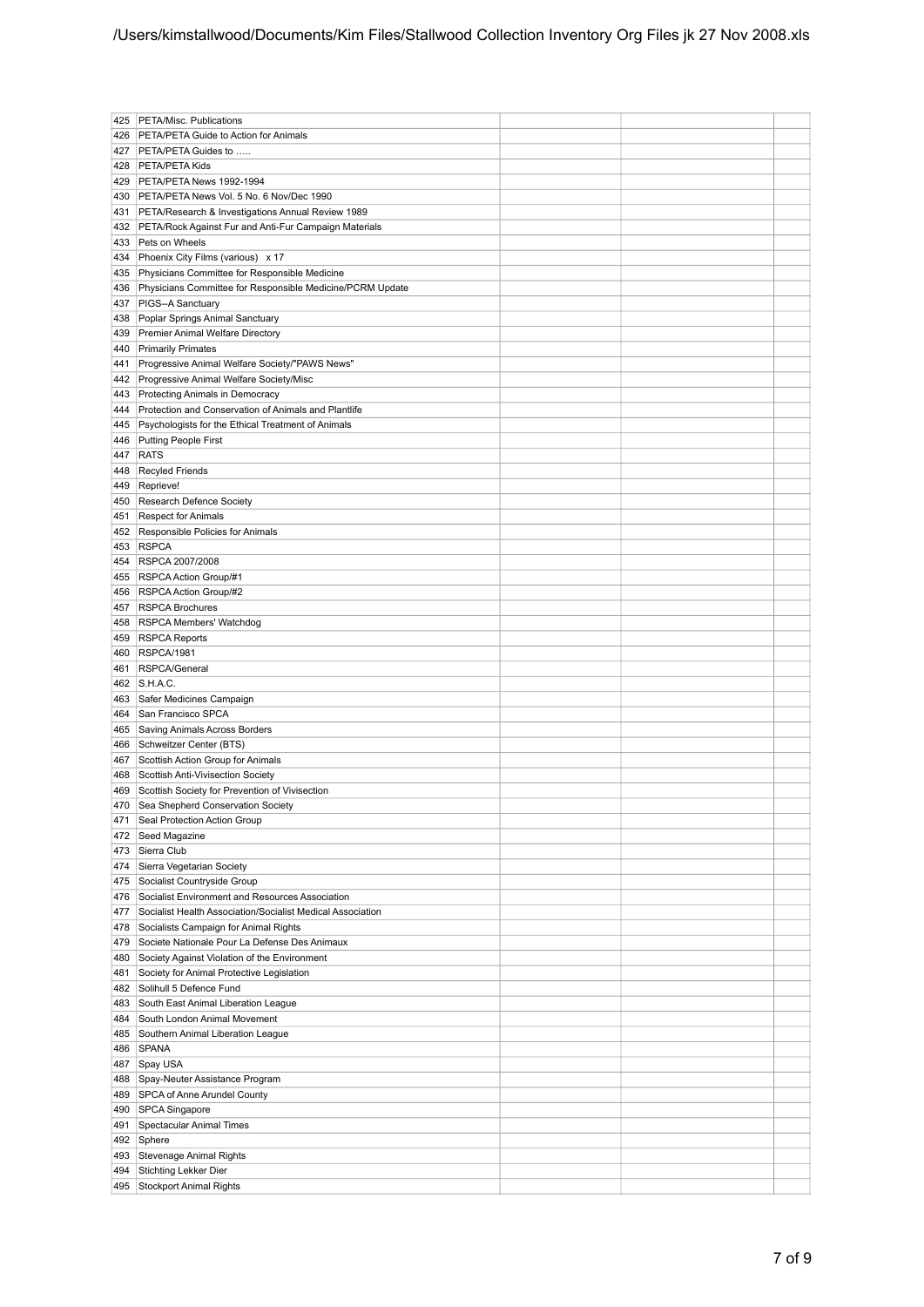| 496 | Stop                                                              |  |  |
|-----|-------------------------------------------------------------------|--|--|
|     |                                                                   |  |  |
| 497 | <b>Stop Animal Suffering</b>                                      |  |  |
| 498 | Summerlee Foundation                                              |  |  |
| 499 | <b>SUPPRESS</b>                                                   |  |  |
| 500 | The Brooke (Equine)                                               |  |  |
| 501 | The Elephant Sanctuary of Tennessee                               |  |  |
|     |                                                                   |  |  |
| 502 | Third World First                                                 |  |  |
| 503 | Tierschutzer                                                      |  |  |
| 504 | Tiger Haven                                                       |  |  |
| 505 | Today's Vegetarian                                                |  |  |
| 506 | <b>Trans-Species Unlimited</b>                                    |  |  |
|     |                                                                   |  |  |
| 507 | Tree House Animal Foundation                                      |  |  |
| 508 | <b>True Nature Network</b>                                        |  |  |
| 509 | <b>Tufts University</b>                                           |  |  |
| 510 | Turning Point (UK)                                                |  |  |
|     |                                                                   |  |  |
| 511 | Turning Point Project (US)                                        |  |  |
| 512 | Undercurrents                                                     |  |  |
| 513 | United Action for Animals                                         |  |  |
| 514 | <b>United Animal Defenders</b>                                    |  |  |
|     |                                                                   |  |  |
| 515 | <b>United Animal Nations</b>                                      |  |  |
| 516 | <b>United Poultry Concerns</b>                                    |  |  |
| 517 | United Poultry Concerns - Poultry Press                           |  |  |
| 518 | <b>USDA</b>                                                       |  |  |
|     |                                                                   |  |  |
| 519 | Vale Wildlife Rescue                                              |  |  |
| 520 | Vedanta Movement                                                  |  |  |
| 521 | Veg News                                                          |  |  |
| 522 | Vegan Action Group                                                |  |  |
| 523 | Vegan Campaigns/Calf                                              |  |  |
|     |                                                                   |  |  |
| 524 | Vegan Guide to New York City                                      |  |  |
| 525 | Vegan Outreach                                                    |  |  |
| 526 | Vegan Society (UK) "The Vegan" 1976-1985                          |  |  |
| 527 | Vegan Society of the UK                                           |  |  |
|     |                                                                   |  |  |
| 528 | Vegan Views/Vegan Times/London Vegans                             |  |  |
| 529 | Vegetarian Against Nazis                                          |  |  |
| 530 | Vegetarian Guides                                                 |  |  |
| 531 | Vegetarian Housing Associations                                   |  |  |
|     |                                                                   |  |  |
| 532 | Vegetarian Information Bulletin                                   |  |  |
| 533 | Vegetarian Living                                                 |  |  |
| 534 | Vegetarian Passport                                               |  |  |
| 535 | Vegetarian Resource Group                                         |  |  |
|     |                                                                   |  |  |
| 536 | Vegetarian Society (UK) General Information                       |  |  |
| 537 | Vegetarian Society (UK)/Green Scene                               |  |  |
| 538 | Vegetarian Times                                                  |  |  |
| 539 | Vegetarian Times Archives                                         |  |  |
| 540 | Veggie Life                                                       |  |  |
|     |                                                                   |  |  |
|     | 541 Veggies                                                       |  |  |
| 542 | VivaVegie Society                                                 |  |  |
| 543 | Voiceless                                                         |  |  |
| 544 | Voices for Animals                                                |  |  |
|     |                                                                   |  |  |
| 545 | Welsh Animal Activists League                                     |  |  |
| 546 | Welsh Vegan                                                       |  |  |
| 547 | West London Animal Rights                                         |  |  |
| 548 | Whale and Dolphin Conservation Society                            |  |  |
| 549 | <b>Whale General</b>                                              |  |  |
|     |                                                                   |  |  |
| 550 | Whales                                                            |  |  |
| 551 | Wild Animal Orphanage                                             |  |  |
| 552 | Wildlife Rescue Station                                           |  |  |
| 553 | <b>Wildlife Waystation</b>                                        |  |  |
| 554 | <b>Willow Tree Sanctuary</b>                                      |  |  |
|     |                                                                   |  |  |
| 555 | <b>Woking Animal Rights Movement</b>                              |  |  |
| 556 | Wolverhampton Animal Rights Group                                 |  |  |
| 557 | Women and Life on Earth                                           |  |  |
| 558 | Women's Ecolog Group                                              |  |  |
|     |                                                                   |  |  |
| 559 | World Animal Welfare Group                                        |  |  |
| 560 | World Day for Animals in Laboratories                             |  |  |
| 561 | World of Knowldedge                                               |  |  |
| 562 | World Organization for Animal Health                              |  |  |
|     |                                                                   |  |  |
| 563 | World Society for the Protection of Animals/#1                    |  |  |
| 564 | World Society for the Protection of Animals/#2                    |  |  |
| 565 | World Society for the Protection of Animals/Animals International |  |  |
| 566 | World Wildlife Fund                                               |  |  |